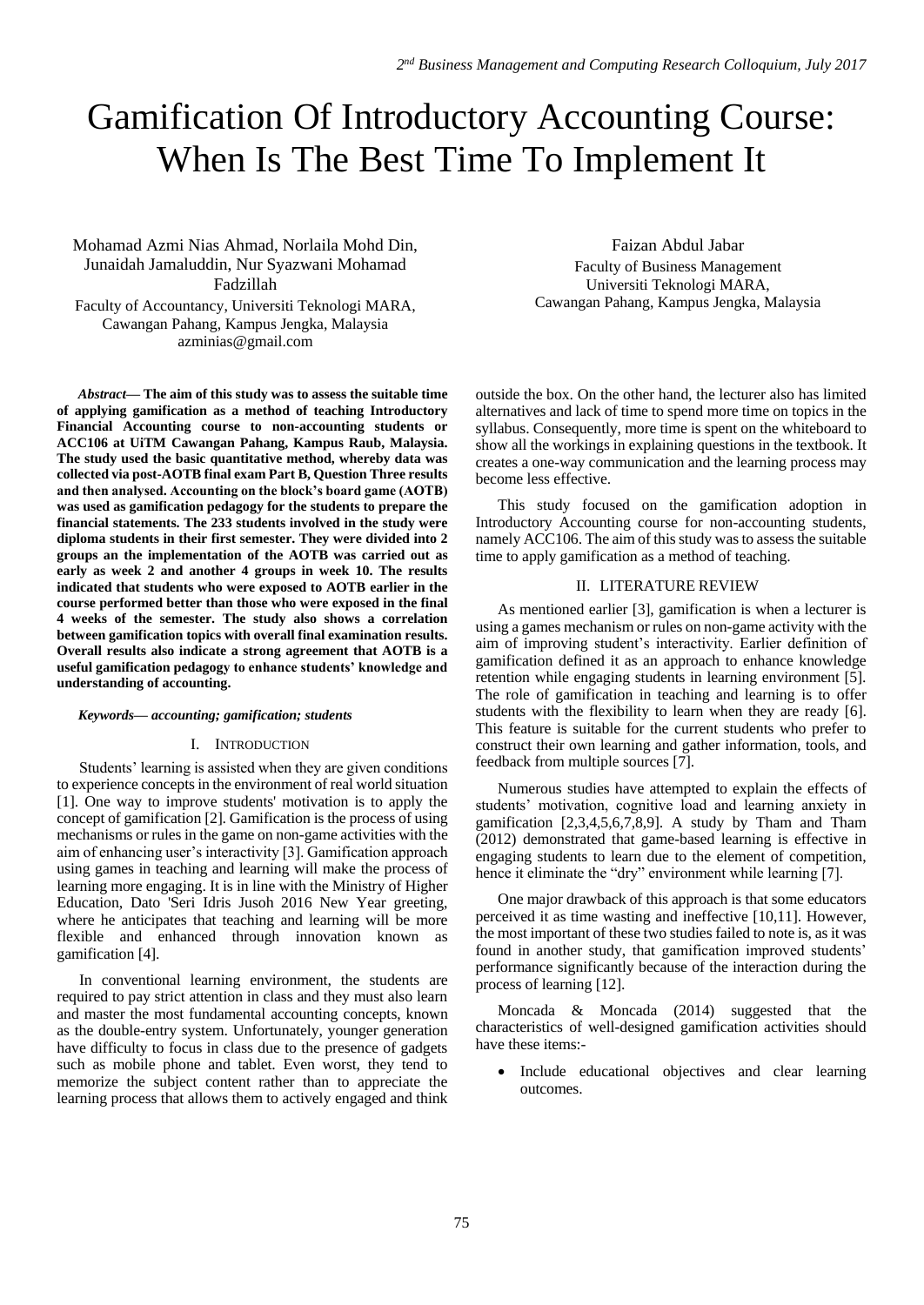- Identify prerequisite skills required for the activity.
- Offer a challenge and a sense of mastery through winning.
- Provide a safe environment for failing.
- Use pleasing colour schemes.
- Employ a clutter-free layout.
- Include clear and concise instructions.
- Have simple, easy-to-understand rules of the game play.
- Provide relevant feedback or rewards to participants.
- Include accurate and relevant content.
- Foster engagement through interactivity

One question that needs to be asked, however, is when is the best time to implement gamification? Therefore, these hypotheses are developed.

H1: Students who were exposed to AOTB earlier in the course performed better

H2: There is a significant difference in score between students who were exposed to AOTB earlier and later in the semester

#### III. RESEARCH METHODOLOGY

The students were divided into 2 groups; with one implemented AOTB as early as week 2 and another 4 groups in week 10. "Accounting on the Block" (AOTB) which consists of a board game and a card game used in this study. All students were enrolled in "Introduction to Final Accounting and Reporting" or ACC106.

The data was collected via post-AOTB final exam Part B, Question Three, results which relates to the preparation of financial statements of a sole trader for merchandising and service enterprise.

Prior to conducting the formal statistical analyses, preliminary steps to ensure the quality of data were conducted to ensure it is worthy for further analysis [13]. Firstly, a four-stepprocess to identify missing data [14] was conducted. Step one is to determine the type of missing data. It was found that the missing data was not caused by the research design but it was due to zero score. Therefore the extent of missing data is not substantial enough to warrant any action.

Next, the test of normality was performed. Although Kolmogorov-Smirnov statistics indicated that all variables are significant hence non-normal, test of normality is sensitive and "often signal departures from normality that do not really matter (p.46)" [13]. To make sure that the data is approximately normal, the study identified outliers using boxplot. Both data (early and later) was skewed to the right with the z-scores of -2.98 and -.47 respectively.

This is indicative of non-normality and it can be concluded that the assumption of normality to conduct a t-test for either group of scores is violated. This was later confirmed through visual indicator of normal Q-Q plot. The transformation of the data was then conducted using both log10 and square-root method. Hence, the transformation of log10 has corrected the non-normal data distribution.

# IV. RESULTS

A total of 233 students were involved in this study, with 118 students exposed to AOTB earlier and 115 students exposed to AOTB later in the semester. Table 1 shows the central tendency and variability scores for this study

| TABLE I.<br><b>DESCRIPTIVE</b> |  |
|--------------------------------|--|
|--------------------------------|--|

|                           | Early   | Later   |
|---------------------------|---------|---------|
| N                         | 118     | 115     |
| Mean                      | 23.091  | 20.027  |
| Median                    | 22.8    | 21.4    |
| <b>Standard Deviation</b> | 6.68624 | 6.89286 |
| Range                     | 32.44   | 31.18   |
| Minimum                   | 6.80    | 4.06    |
| Maximum                   | 33      | 33      |

Looking at the values of mean, with median, standard deviation and maximum in Table 1, then are almost similar with one another. Thus, it can be concluded that early adoption score better marks, with mean of 23 marks, compare to 20 marks for adoption of AOTB later in the semester. Therefore, H1 was supported.

In table 2, Kolmogorov-Smirnov tests was used to assess normality since the sample was quite big and it was used in conjunction with graphical methods. Both Kolmogorov-Smirnov tests are statistically non-significant at  $\alpha = .05$ , confirming that the normality assumption is not violated.

TABLE II. TEST FOR NORMALITY

|       |       | Kolmogorov-Smirnov <sup>a</sup> |                |                                                   |
|-------|-------|---------------------------------|----------------|---------------------------------------------------|
|       | Adopt | <b>Statistic</b>                | $\mathbf{d}$ f | sig                                               |
|       | Early | .050                            | 118            | $.200*$                                           |
| Score | Later | .051                            | 115            | $.200*$                                           |
|       | a.    |                                 |                | *. This is a lower bound of the true significance |

b. a. Lilliefors Significance Correction

Next, in Table III, the Levene's Test for Equality of Variance is not significant ( $F=0.15$ ,  $Sig > .05$ ) for scores. Therefore, the assumptions of homogeneity of variance have not been violated, hence the interpretation and report of the t-test for equal variances is assumed.

TABLE III. LEVENE'S TEST FOR EQUALITY OF VARIANCES